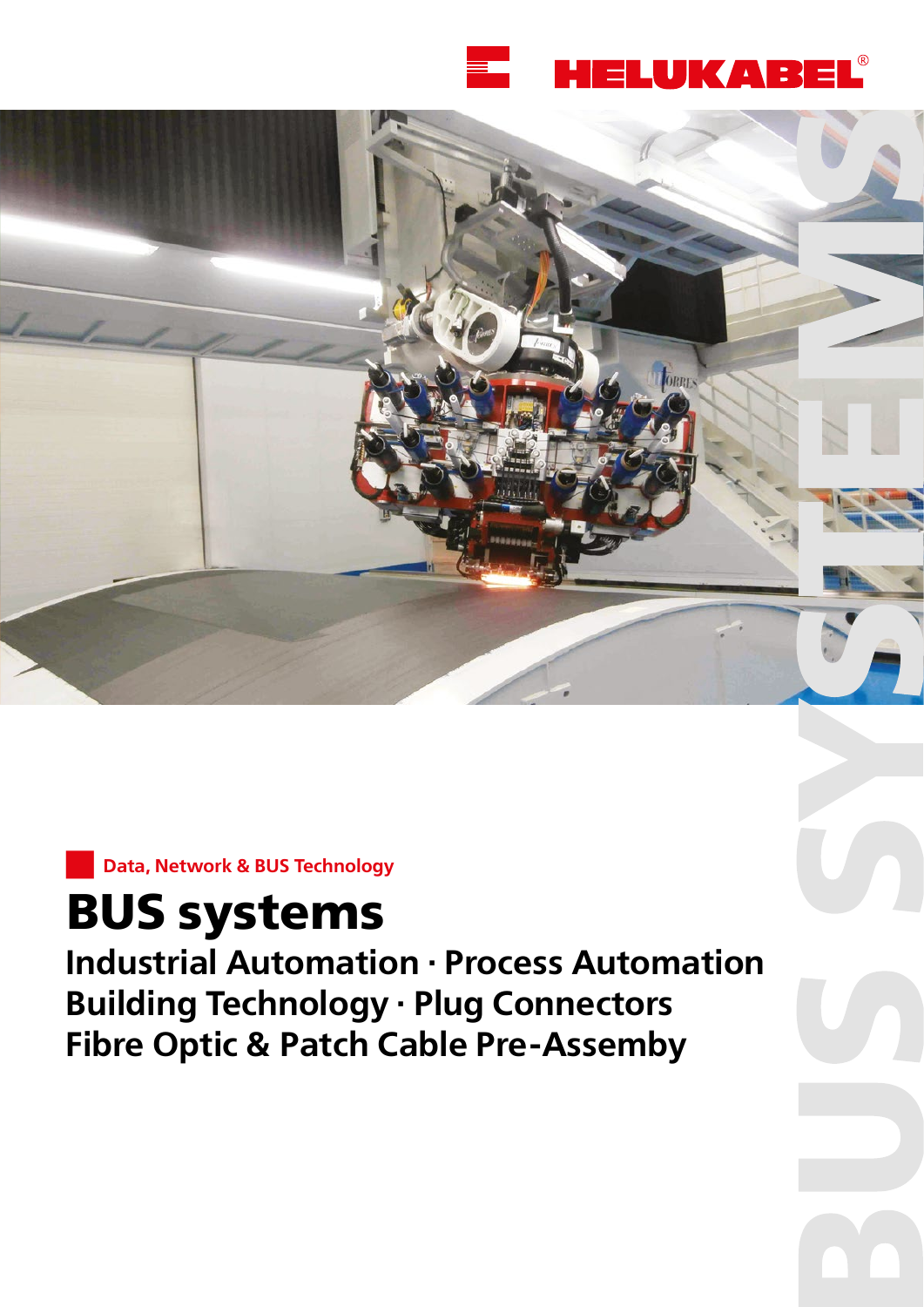#### $\blacksquare$  HELUKABEL – YOUR PARTNER FOR DATA, NETWORK & BUS TECHNOLOGY

For all BUS systems in the industrial automation, process automation, and building technology. We also provide plug connectors and fibre optic, and patch cable pre-assembly. In short, we offer everything from a single source.

| <b>INDUSTRIAL ETHERNET</b>                    |                                          |
|-----------------------------------------------|------------------------------------------|
|                                               |                                          |
| <b>PROFU<sup>®</sup><br/>MEIT</b><br>PROFINET |                                          |
| <b>PROFIT</b> ®<br>Teluist<br><b>PROFIBUS</b> |                                          |
| <br><b>LAN</b><br>$\cdot$ Cat. 5, 6, 7, 8     | w                                        |
| EE<br><b>EIB</b>                              |                                          |
| <b>THE LONMARK®</b><br>LON                    |                                          |
| <b>HOSPITAL BUS</b>                           |                                          |
|                                               | FOUNDATION<br><b>FOUNDATION FIELDBUS</b> |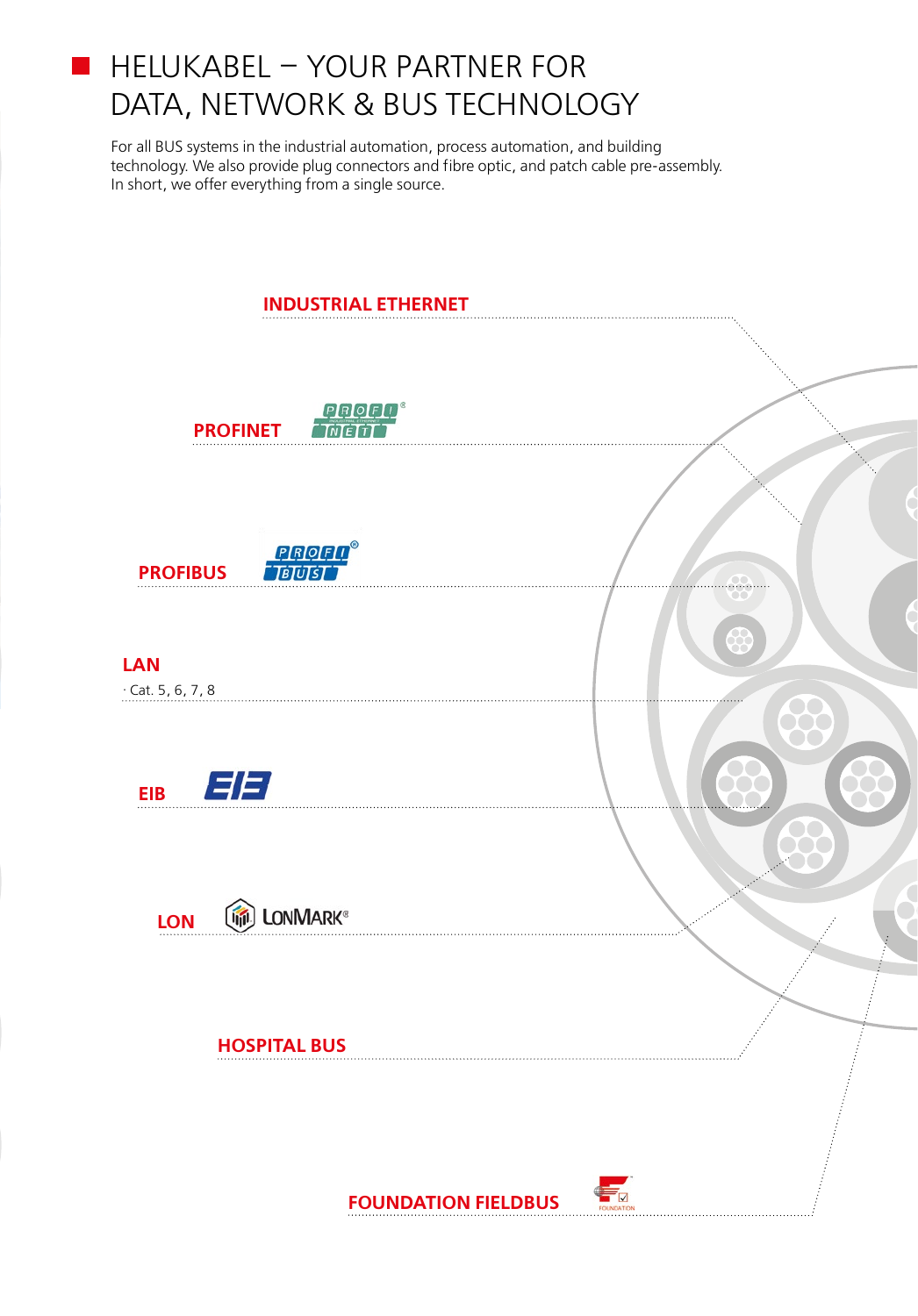



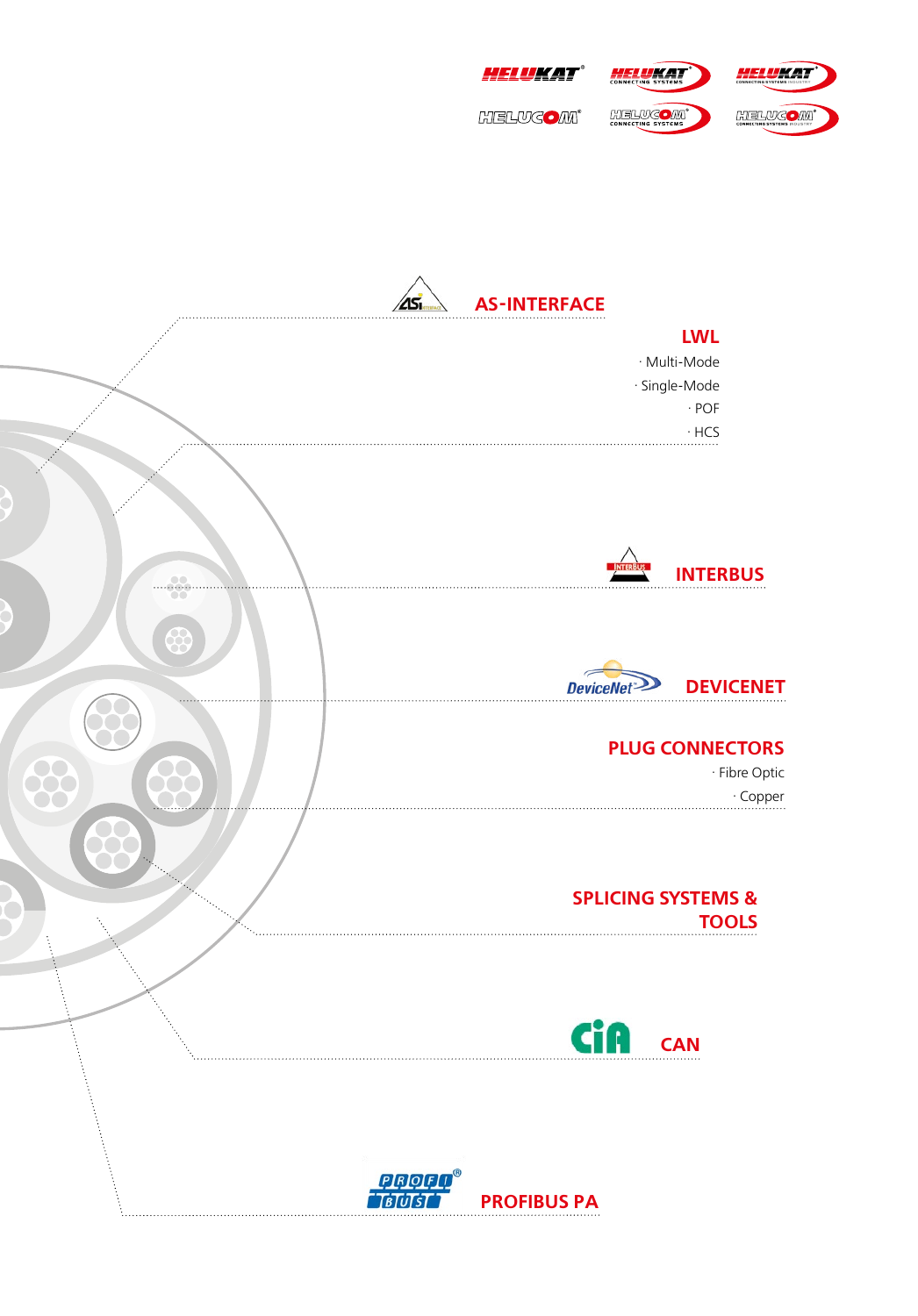#### INDUSTRIAL AUTOMATION **Tale**

| <b>Ethernet standards for industrial automation</b>                     | <b>Application</b>                      | Part No. | <b>DNB</b><br>catalogue* | Outer sheath<br>colour |
|-------------------------------------------------------------------------|-----------------------------------------|----------|--------------------------|------------------------|
| PROFInet Type A PVC 2x2xAWG22/1 UL 600V                                 |                                         | 800653   |                          |                        |
| PROFInet Type A FRNC 2x2xAWG22/1 UL 600V                                |                                         | 805653   |                          | - green                |
| Profinet Type A PUR                                                     | Fixed installation                      | 801194   |                          |                        |
| Profinet Typ A XLPE PUR                                                 |                                         | 801195   |                          | - green                |
| Profinet Typ A PVC Armoured PE                                          | Outdoor installation, rodent protection | 801650   |                          | - black                |
| PROFInet Type B PVC 2x2xAWG22/7 UL 600V                                 |                                         | 800654   |                          | - green                |
| PROFInet Typ B / SERCOS PVC 2x2xAWG22/7                                 |                                         | 11007244 |                          | - red                  |
| PROFInet Type B FRNC 2x2xAWG22/7 UL 600V                                |                                         | 805654   |                          | - green                |
| PROFInet Type B Hybrid FRNC 2x2xAWG22/7+4x1,5 UL                        | Flexible application                    | 801651   |                          | - green                |
| PROFInet Type B Shipline FRNC 2x2xAWG22/7 UL                            |                                         | 802185   |                          | - green                |
| PROFInet Type B Festoon PVC 2x2xAWG22/7 UL 600V                         |                                         | 803295   |                          | - green                |
| PROFInet Type C PVC 2x2xAWG22/7 UL 600V                                 |                                         | 802914   |                          | - green                |
| PROFInet Type C PUR 2x2xAWG22/7 UL                                      | Highly flexible & drag chain            | 800655   |                          | - green                |
| PROFInet Type R PUR 2x2xAWG22/19 UL 1000V                               | Robot & drag chain                      | 806740   |                          | - green                |
| Industrial Ethernet Torsion Kat.5 PUR 2x2xAWG22/19 UL                   | Torsion                                 | 802186   |                          | - green                |
| Industrial Ethernet Cat 7e Robust PUR 4x2xAWG23/1 UL 600V CC-Link IE    |                                         | 801197   |                          | - green                |
| Industrial Ethernet Cat 7e FRNC 4x2xAWG23/1 UL 600V                     | Fixed installation                      | 11007775 |                          | - green                |
| Industrial Ethernet Cat 7A Robust PUR 4x2xAWG23/1 UL                    |                                         | 805680   |                          | - green                |
| Industrial Ethernet Cat 7A Robustflex PUR 4x2xAWG26/7 UL 600V           |                                         | 805684   |                          | - green                |
| Industrial Ethernet Cat 7 Robustflex FRNC 4x2xAWG26/7 UL                | Flexible application                    | 802184   |                          | - green                |
| Industrial Ethernet Cat 7 Shipline FRNC 4x2xAWG24/7 GL                  |                                         | 803382   |                          | - grey                 |
| Industrial Ethernet Cat 7 Drag Chain PUR 4x2xAWG24/7 UL 600V CC-Link IE | Highly flexible & drag chain            | 805614   | <b>BUS</b> cables        | - green                |
| Industrial Ethernet Cat 7 Torsion PUR 4x2xAWG24/7 UL 600V               | Robot                                   | 805828   |                          | - green                |
| Industrial Ethernet Cat 6A PVC 4x2xAWG22/1 UL 600V                      |                                         | 11007776 |                          | - green                |
| Industrial Ethernet Cat 6A FRNC 4x2xAWG22/1 UL                          |                                         | 11007777 |                          | - green                |
| Industrial Ethernet Cat 6A PUR 4x2xAWG22/1 UL 600V                      | Fixed installation                      | 11007778 |                          | - green                |
| Industrial Ethernet Cat 6A Robust PVC 4x2xAWG22/1 UL CC-Link IE         |                                         | 803693   |                          | - green                |
| Industrial Ethernet Cat 6A Drag Chain PVC 4x2xAWG24/7 UL                |                                         | 805704   |                          | - green                |
| Industrial Ethernet Cat 6A Drag Chain PUR 4x2xAWG24/7 UL 1000V          | Highly flexible & drag chain            | 805703   |                          | - green                |
| Industrial Ethernet Cat 6A Drag Chain PUR 4x2xAWG26/7 UL 1000V          |                                         | 805548   |                          | - green                |
| Industrial Ethernet Cat 5e FRNC 2x2xAWG24/1                             |                                         | 805655   |                          | - blue                 |
| Industrial Ethernet Cat 5e PUR 2x2xAWG24/1                              | Fixed installation                      | 805681   |                          | - blue                 |
| Industrial Ethernet Cat 5e FRNC 2x2xAWG26/7                             |                                         | 805701   |                          | - blue                 |
| Industrial Ethernet Cat 5e PUR 2x2xAWG26/7 UL 1000V                     |                                         | 805702   |                          | - blue                 |
| Industrial Ethernet Cat 5e PUR 4x2xAWG26/7 UL 1000V                     | Flexible application                    | 8000068  |                          | - grey                 |
| Industrial Ethernet Cat 5e PUR 4x2xAWG26/7 UL 1000V                     |                                         | 11007530 |                          | - blue                 |
| Industrial Ethernet Cat 5e 105°C X-FRNC WK 2x2xAWG22/7 UL               |                                         | 802293   |                          | - black                |
| Industrial Ethernet Cat 5e Eco PUR 4x1xAWG26/19 UL                      |                                         | 82838    |                          | - green                |
| Industrial Ethernet Cat 5e EcoPUR 4x2xAWG26/19 UL 1000V                 |                                         | 11007779 |                          | - green                |
| Industrial Ethernet Cat 5e EcoPUR 4x2xAWG26/19 UL                       | Highly flexible & drag chain            | 82839    |                          | - green                |
| Industrial Ethernet Cat 5 PUR 4x1xAWG24/19                              |                                         | 80088    |                          | - green                |
| Industrial Ethernet Cat 5 PUR 4x2xAWG24/19                              |                                         | 81155    |                          | - green                |
| Industrial Ethernet Cat 5 4P Torsion PUR 4x2xAWG26/19 UL                | Robot & drag chain                      | 800067   |                          | - green                |
|                                                                         |                                         |          |                          |                        |
| Digital signal cables - Siemens compatible                              |                                         |          |                          |                        |
| HMCB200 2x2x0,22 PVC                                                    | Fixed installation                      | 802471   |                          | - green                |
| HMCB500S 2x2xAWG24+1x2xAWG22 PVC                                        | Highly flexible & drag chain            | 803672   | <b>BUS</b> cables        | - green                |
| HMCB800 2x2x0,20+1x2x0,38 PUR                                           | Highly flexible & drag chain            | 804767   |                          | - green                |
| <b>BUS standards for industrial automation</b>                          |                                         |          |                          |                        |
| Profibus L2 Standard PVC                                                | Fixed installation                      | 80384    |                          | - grey                 |
| Profibus L2 Standard PVC                                                | Fixed installation                      | 81448    |                          |                        |
| Profibus L2 Food Outdoor PE                                             | Fixed installation                      | 80792    |                          | $\blacksquare$ - black |
| Profibus L2 Robust PUR                                                  | Fixed installation                      | 81186    |                          | - petrol               |
| Profibus L2 Direct Burial PVC/PE                                        | Direct burial                           | 82824    |                          | $\blacksquare$ - black |
| Profibus L2 Direct Burial PVC Armoured PE                               | Direct burial, rodent protection        | 802177   |                          | $-$ black              |
| Profibus L2 Litze PVC                                                   | Flexible application                    | 800648   |                          | - purple               |
| Profibus L2 Trailing PUR                                                | Highly flexible & drag chain            | 81003    |                          | - petrol               |
| Profibus L2 Trailing PUR                                                | Highly flexible & drag chain            | 80267    | <b>BUS</b> cables        | - purple               |
| Profibus Hybrid Trailing PUR                                            | Highly flexible & drag chain            | 82913    |                          | - petrol               |
| Profibus Hybrid Trailing PUR                                            | Highly flexible & drag chain            | 800044   |                          | - purple               |
| Profibus Shipline X-FRNC                                                | Flexible application                    | 802178   |                          | - purple               |
| Profibus High Temp. FEP                                                 | Fixed installation                      | 802179   |                          | - purple               |
| Profibus Torsion PUR                                                    | Robot & drag chain                      | 800109   |                          | - purple               |



Profibus Stranded PVC **Flexible application** Flexible application 800649 Profibus POF Hybrid PUR Flexing Flexing Rexing 81713 3 Purple Purple 1 and 2017 13 Purple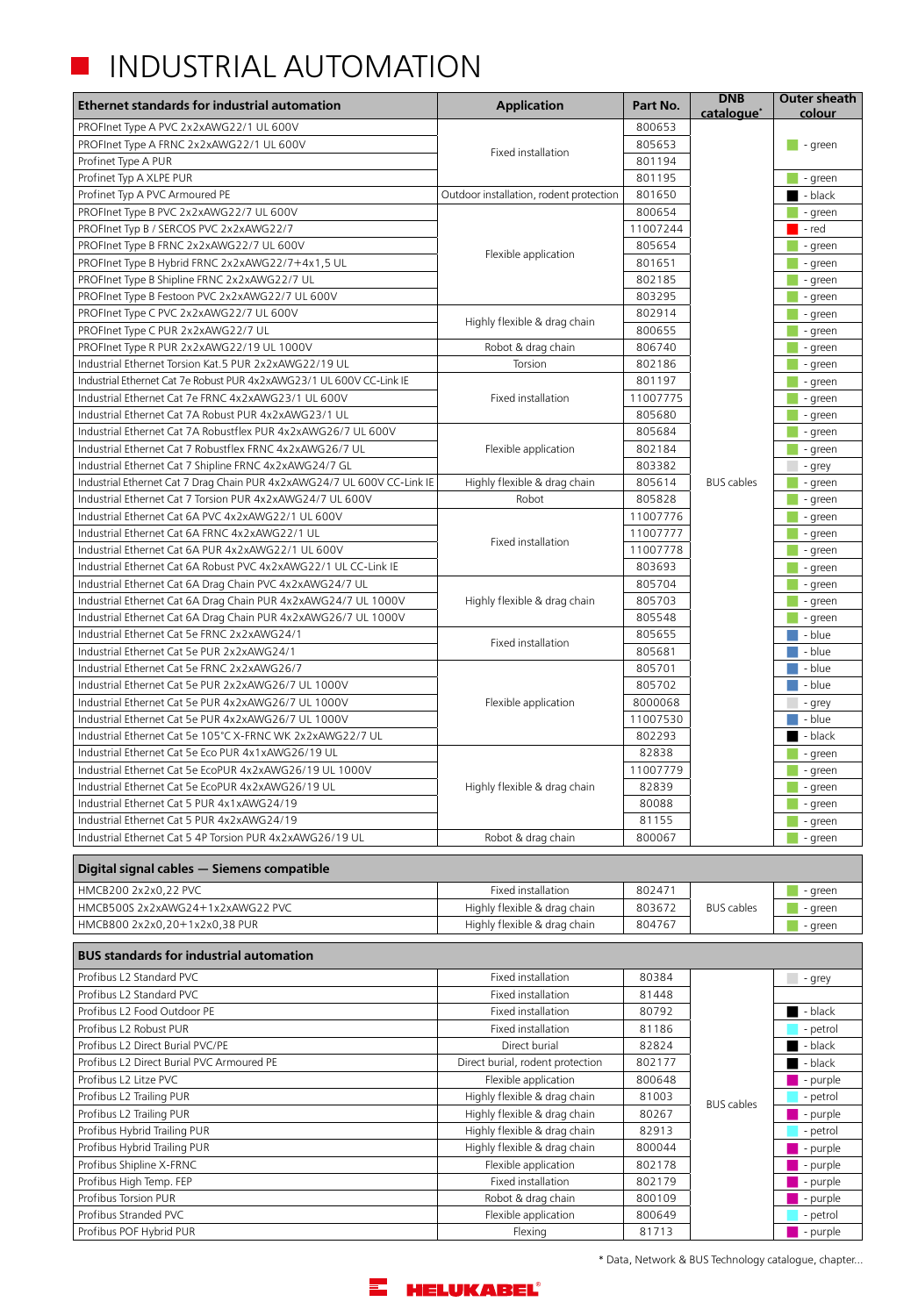### **INDUSTRIAL AUTOMATION**

| <b>BUS standards for industrial automation</b>                                                                                                                                                                                                    | <b>Application</b>                      | Part No.         | <b>DNB</b><br>catalogue* | Outer sheath<br>colour  |
|---------------------------------------------------------------------------------------------------------------------------------------------------------------------------------------------------------------------------------------------------|-----------------------------------------|------------------|--------------------------|-------------------------|
| Profibus SK Standard PVC                                                                                                                                                                                                                          | Fixed installation                      | 81903            |                          | $\blacksquare$ - purple |
| Profibus SK Food PE                                                                                                                                                                                                                               | Fixed installation                      | 81904            |                          | $\blacksquare$ - black  |
| Profibus SK FRNC                                                                                                                                                                                                                                  | Fixed installation                      | 81501            |                          | $\blacksquare$ - purple |
| Profibus SK Robust PUR                                                                                                                                                                                                                            | Fixed installation                      | 81905            |                          | $\blacksquare$ - purple |
| Profibus SK Trailing PUR                                                                                                                                                                                                                          | Highly flexible & drag chain            | 801659           |                          | $\blacksquare$ - purple |
| Profibus SK Trailing PUR                                                                                                                                                                                                                          | Highly flexible & drag chain            | 81906            |                          | - petrol                |
| CAN 2x0,22 PVC                                                                                                                                                                                                                                    |                                         | 81286            |                          |                         |
| CAN 4x0,22 PVC Star Quad                                                                                                                                                                                                                          |                                         | 81287            |                          | $\blacksquare$ - purple |
| CAN 4x0,22 PVC Pairs                                                                                                                                                                                                                              |                                         | 82509            |                          | $\blacksquare$ - purple |
| CAN 2x0,34 PVC                                                                                                                                                                                                                                    |                                         | 801572           |                          |                         |
| CAN 4x0,34 PVC Star Quad                                                                                                                                                                                                                          |                                         | 801573           |                          | $\blacksquare$ - purple |
| CAN 4x0,34 PVC Pairs                                                                                                                                                                                                                              | Fixed installation                      | 803344           |                          | $\blacksquare$ - purple |
| CAN 2x0,5 PVC                                                                                                                                                                                                                                     |                                         | 800571           | <b>BUS</b> cables        |                         |
| CAN 4x0,5 PVC Star Quad                                                                                                                                                                                                                           |                                         | 800685           |                          | $\blacksquare$ - purple |
| CAN 4x0,5 PVC Pairs                                                                                                                                                                                                                               |                                         | 803722           |                          | - purple                |
| CAN 2x0,75 PVC                                                                                                                                                                                                                                    |                                         | 803383           |                          |                         |
| CAN 4x0,75 PVC                                                                                                                                                                                                                                    |                                         | 803384           |                          | $\blacksquare$ - purple |
| CAN 105°C PUR                                                                                                                                                                                                                                     | Flexible application                    | 801982           |                          | $\blacksquare$ - purple |
| <b>CAN 2x0,25 PUR</b>                                                                                                                                                                                                                             |                                         | 81911            |                          |                         |
| CAN 4x0,25 PUR Star Quad                                                                                                                                                                                                                          |                                         | 81912            |                          | $\blacksquare$ - purple |
| <b>CAN 2x0,34 PUR</b>                                                                                                                                                                                                                             | Highly flexible & drag chain            | 802182           |                          |                         |
| CAN 4x0,34 PUR Star Quad                                                                                                                                                                                                                          |                                         | 802339           |                          | $\blacksquare$ - purple |
| CAN 2x0,5 PVC/PE                                                                                                                                                                                                                                  |                                         | 804268           |                          |                         |
| CAN 4x0,5 PVC/PE Star Quad                                                                                                                                                                                                                        | Direct burial                           | 804269           |                          | $\blacksquare$ - black  |
| AS-Interface EPDM 2x1,5                                                                                                                                                                                                                           | Flexible application                    | 80824            |                          | - yellow                |
| AS-Interface EPDM 2x1,5                                                                                                                                                                                                                           | Flexible application                    | 80825            |                          | $\blacksquare$ - black  |
| AS-Interface EPDM 2x2,5                                                                                                                                                                                                                           | Flexible application                    | 804408           |                          | - yellow                |
| AS-Interface EPDM 2x2,5                                                                                                                                                                                                                           | Flexible application                    | 804409           |                          | $\blacksquare$ - black  |
| AS-Interface TPE 2x1,5                                                                                                                                                                                                                            | Flexible application                    | 801846           |                          | - yellow                |
| AS-Interface TPE 2x1,5                                                                                                                                                                                                                            | Flexible application                    | 801847           |                          | $\blacksquare$ - black  |
| AS-Interface TPE UL/CSA 2x1,5                                                                                                                                                                                                                     | Flexible application                    | 801954           | <b>BUS</b> cables        | - yellow                |
| AS-Interface TPE UL/CSA 2x1,5                                                                                                                                                                                                                     | Flexible application                    | 801955           |                          | $\blacksquare$ - black  |
| AS-Interface FRNC Electrical Cabinet                                                                                                                                                                                                              | Installation inside electrical cabinets | 802183           |                          | - yellow                |
| AS-Interface PUR 2x1,5                                                                                                                                                                                                                            | Highly flexible & drag chain            | 82434            |                          | - yellow                |
| AS-Interface PUR 2x1.5                                                                                                                                                                                                                            | Highly flexible & drag chain            | 82822            |                          | $\blacksquare$ - black  |
| AS-Interface PUR 2x2,5                                                                                                                                                                                                                            | Highly flexible & drag chain            | 804410           |                          | - yellow                |
| AS-Interface PUR 2x2,5                                                                                                                                                                                                                            | Highly flexible & drag chain            | 804411           |                          | $\blacksquare$ - black  |
| Interbus PVC                                                                                                                                                                                                                                      |                                         | 80778            |                          |                         |
| Interbus Hybrid PVC                                                                                                                                                                                                                               | Fixed installation                      | 81202            |                          | pastel turquoise        |
| Interbus FRNC                                                                                                                                                                                                                                     |                                         | 81557            | <b>BUS</b> cables        | - pastel turquoise      |
| Interbus PUR                                                                                                                                                                                                                                      |                                         | 81203            |                          |                         |
| Interbus Hybrid PUR                                                                                                                                                                                                                               | Highly flexible & drag chain            | 82696            |                          | - pastel turquoise      |
|                                                                                                                                                                                                                                                   |                                         |                  |                          |                         |
| Multibus I 15 Cores PUR                                                                                                                                                                                                                           | Highly flexible, robot & drag chain     | 801652           | <b>BUS</b> cables        | - purple                |
| Multibus II 15 Cores PUR                                                                                                                                                                                                                          |                                         | 804115           |                          | - purple                |
| Devicenet™ Thick PVC                                                                                                                                                                                                                              | Fixed installation                      | 800683           |                          | $-$ qrey                |
| Devicenet <sup>™</sup> Thin PVC                                                                                                                                                                                                                   |                                         | 800684           |                          |                         |
| Devicenet™ Thick FRNC                                                                                                                                                                                                                             | Fixed installation                      | 800681           |                          | $\blacksquare$ - purple |
| Devicenet™Thin FRNC                                                                                                                                                                                                                               |                                         | 800682           | <b>BUS</b> cables        |                         |
| Devicenet™Thick CPE                                                                                                                                                                                                                               | Fixed installation                      | 81907            |                          | $\blacksquare$ - yellow |
| Devicenet <sup>™</sup> Thin CPE                                                                                                                                                                                                                   |                                         | 81908            |                          |                         |
| Devicenet™ Thick PUR                                                                                                                                                                                                                              | Highly flexible & drag chain            | 81909            |                          | $\blacksquare$ - purple |
| Devicenet <sup>™</sup> Thin PUR                                                                                                                                                                                                                   |                                         | 81910            |                          |                         |
| USB S 2.0 max. 5m                                                                                                                                                                                                                                 |                                         | 802469           |                          | $\blacksquare$ - purple |
| USB L 2.0 max. 10m                                                                                                                                                                                                                                | Highly flexible & drag chain            | 802490           | <b>BUS</b> cables        | - purple                |
| <b>USB S 3.0</b>                                                                                                                                                                                                                                  |                                         | 805787           |                          | - purple                |
| CC Link                                                                                                                                                                                                                                           | Fixed installation                      | 800497           | <b>BUS</b> cables        | - red                   |
|                                                                                                                                                                                                                                                   |                                         |                  |                          |                         |
| SafetyBUS FRNC                                                                                                                                                                                                                                    | Fixed installation                      | 800651<br>800652 | <b>BUS</b> cables        | - yellow                |
| SafetyBUS PUR                                                                                                                                                                                                                                     | Highly flexible & drag chain            |                  |                          | - yellow                |
| Fibre optic indoor cables, breakout cables, mini-breakout cables, indoor cables, outdoor cables, loose tubes, with FS30 and<br>FS90 functionality, aerial fibre optic cables, flexible fibre optic cables, etc. can be found in our DNB catalogue |                                         |                  | Fibre optic cables       | various                 |

\* Data, Network & BUS Technology catalogue, chapter...

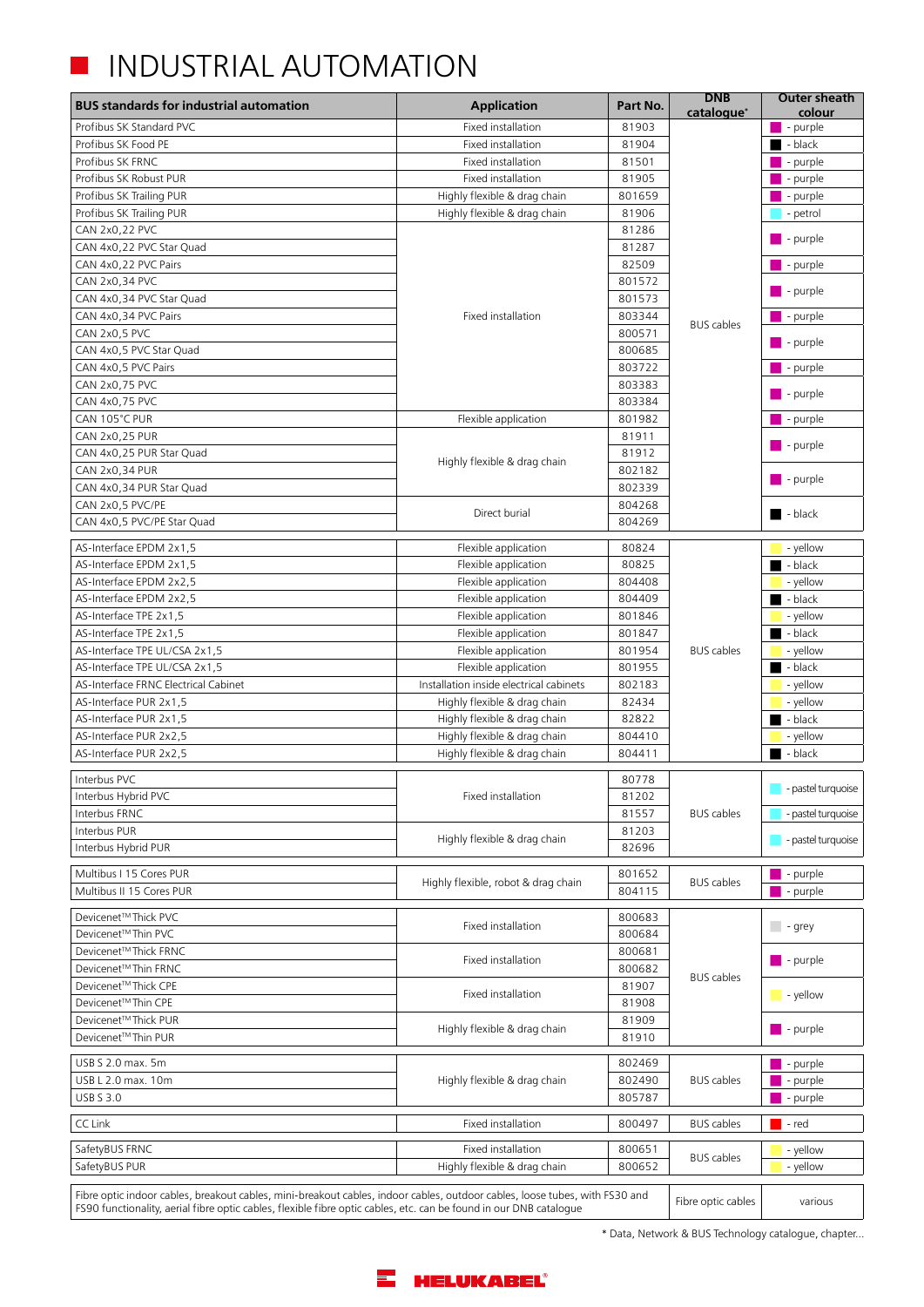#### PROCESS AUTOMATION

| <b>BUS standards for process automation</b> | <b>Application</b>                  | Part No. | <b>DNB</b><br>catalogue* | Outer sheath<br>colour |
|---------------------------------------------|-------------------------------------|----------|--------------------------|------------------------|
| Profibus PA E                               | Fixed installation, hazardous areas | 82835    |                          | - blue                 |
| Profibus PA                                 | Fixed installation                  | 82836    | <b>BUS</b> cables        | $-$ black              |
| Profibus PA EX Armoured                     | Fixed installation, hazardous areas | 802180   |                          | - blue                 |
| Profibus PA Armoured                        | Fixed installation                  | 802181   |                          | $-$ black              |
| Profibus PA Long Distance EX                | Fixed installation, hazardous areas | 800650   |                          | - blue                 |
| Profibus PA Long Distance                   | Fixed installation                  | 800715   |                          | - black                |
| Foundation™ Fieldbus Basic                  | Flexible application                | 803354   |                          | - orange               |
| Foundation™ Fieldbus Type A + Green/Yellow  | Flexible application                | 801191   | <b>BUS</b> cables        | - yellow               |
| Foundation™ Fieldbus Type A Armoured        | <b>Fixed installation</b>           | 801192   |                          | - yellow               |
| Foundation™ Fieldbus Type A                 | Flexible application                | 801193   |                          | - yellow               |

### BUILDING TECHNOLOGY

 $\overline{\phantom{a}}$ 

| <b>Bus standards for building installation</b>                                                                                                                                                                                                    | <b>Application</b>                     | Part No. | <b>DNB</b>             | Outer sheath            |
|---------------------------------------------------------------------------------------------------------------------------------------------------------------------------------------------------------------------------------------------------|----------------------------------------|----------|------------------------|-------------------------|
| LAN Cat 5e U/UTP 4x2xAWG24/1 PVC                                                                                                                                                                                                                  | Fixed installation                     | 80053    | catalogue <sup>*</sup> | colour<br>- grey        |
| LAN Cat 5e U/UTP 4x2xAWG24/1 PVC UL                                                                                                                                                                                                               | <b>Fixed installation</b>              | 802171   |                        | - grey                  |
| LAN Cat 6 U/UTP 4x2xAWG24/1 PVC                                                                                                                                                                                                                   | Fixed installation                     | 802172   |                        | - grey                  |
| LAN Cat 5 U/UTP flex 4x2xAWG26/7 PVC                                                                                                                                                                                                              | Flexible                               | 80055    |                        | - grey                  |
| LAN Cat 5E F/UTP 4x2xAWG24/1 PVC                                                                                                                                                                                                                  | Fixed installation                     | 80043    |                        | - yellow                |
| LAN Cat 5 F/UTP flex 4x2xAWG26/7 FRNC                                                                                                                                                                                                             | Flexible                               | 81278    |                        | - grey                  |
| LAN Cat 5 F/UTP 4x2xAWG24/1 FRNC FE60                                                                                                                                                                                                             | Fixed installation                     | 804045   |                        | - red                   |
| LAN Cat 5E F/UTP flex 4x2xAWG26/7 PVC                                                                                                                                                                                                             | Flexible                               | 802173   |                        | - grey                  |
| LAN Cat 5E SF/UTP 4x2xAWG24/1 PVC                                                                                                                                                                                                                 | Fixed installation                     | 81610    |                        | - grey                  |
| LAN Cat 5E SF/UTP 4x2xAWG24/1 FRNC                                                                                                                                                                                                                | Fixed installation                     | 81609    |                        | - grey                  |
| LAN Cat 5E SF/UTP 2x(4x2xAWG24/1) FRNC                                                                                                                                                                                                            | Fixed installation                     | 81123    |                        | - green                 |
| LAN Cat 5E SF/UTP flex 4x2xAWG26/7 FRNC                                                                                                                                                                                                           | Flexible                               | 81254    |                        | - grey                  |
| LAN Cat 6 U/FTP flex 4x2xAWG26/7 PVC UL                                                                                                                                                                                                           | Flexible                               | 802174   |                        | - grey                  |
| LAN Cat 6 F/FTP 4x2xAWG24/1 FRNC                                                                                                                                                                                                                  | Fixed installation                     | 82501    |                        | - green                 |
| LAN Cat 6 F/FTP 2x(4x2xAWG24/1) FRNC                                                                                                                                                                                                              | Fixed installation                     | 82502    |                        | - green                 |
| LAN Cat 6A F/FTP 4x2xAWG23/1 FRNC                                                                                                                                                                                                                 | Fixed installation                     | 803378   | Copper data            | - purple                |
| LAN Cat 6A F/FTP 2x(4x2xAWG23/1) FRNC                                                                                                                                                                                                             | Fixed installation                     | 803379   | cables                 | - purple                |
| LAN Cat 6A U/FTP flex 4x2xAWG26/7 FRNC                                                                                                                                                                                                            | Flexible                               | 804043   |                        | - grey                  |
| LAN Cat 7E S/FTP 4x2xAWG23/1 FRNC                                                                                                                                                                                                                 | Fixed installation                     | 80810    |                        | - purple                |
| LAN Cat 7E S/FTP 4x2xAWG23/1 FRNC                                                                                                                                                                                                                 | Fixed installation                     | 803897   |                        | - orange                |
| LAN Cat 7E S/FTP 2x(4x2xAWG23/1) FRNC                                                                                                                                                                                                             | Fixed installation                     | 81446    |                        | - purple                |
| LAN Cat 7E S/FTP 2x(4x2xAWG23/1) FRNC                                                                                                                                                                                                             | Fixed installation                     | 803898   |                        | - orange                |
| LAN Cat 7 S/FTP 4x2xAW26/7 FRNC                                                                                                                                                                                                                   | Flexible                               | 80294    |                        | - grey                  |
| LAN Cat 7E S/FTP 4x2xAWG23/1 PVC/PVC                                                                                                                                                                                                              | Outdoor installation                   | 801147   |                        | - black                 |
| LAN Cat 7E S/FTP 4x2xAWG23/1 PVC                                                                                                                                                                                                                  | Direct burial                          | 802167   |                        | - black                 |
| LAN Cat 7E S/FTP 4x2xAWG23/1 FRNC/PE                                                                                                                                                                                                              | Direct burial armoured                 | 802168   |                        | - black                 |
| LAN Cat 7A S/FTP 4x2xAWG23/1 FRNC                                                                                                                                                                                                                 | Fixed installation                     | 803380   |                        | - purple                |
| LAN Cat 7A S/FTP 2x(4x2xAWG23/1) FRNC                                                                                                                                                                                                             | Fixed installation                     | 803381   |                        | - purple                |
| LAN Cat 8 S/FTP 4x2xAWG22/1 FRNC                                                                                                                                                                                                                  | Fixed installation                     | 81699    |                        | - blue                  |
| LAN Cat 8 S/FTP 2x(4x2xAWG22/1) FRNC                                                                                                                                                                                                              | Fixed installation                     | 800647   |                        | - blue                  |
| LAN Cat 8 1500 S/FTP 4x2xAWG22/1 FRNC                                                                                                                                                                                                             | Fixed installation                     | 802169   |                        | - yellow                |
| LAN Cat 8 1500 S/FTP 2x(4x2xAWG22/1) FRNC                                                                                                                                                                                                         | Fixed installation                     | 802170   |                        | - yellow                |
| Fibre optic indoor cables, breakout cables, mini-breakout cables, indoor cables, outdoor cables, loose tubes, with FS30 and<br>FS90 functionality, aerial fibre optic cables, flexible fibre optic cables, etc. can be found in our DNB catalogue |                                        |          | Fibre optic cables     | various                 |
| EIB-BUS 2-pairs PVC                                                                                                                                                                                                                               |                                        | 81081    |                        | - purple                |
| EIB-BUS 2-pairs PVC                                                                                                                                                                                                                               | Indoor - fixed installation            | 81663    |                        | - green                 |
| EIB-BUS 2-pairs FRNC                                                                                                                                                                                                                              | Outdoor - fixed installation, sunlight | 80826    |                        | - purple                |
| EIB-BUS 2-pairs FRNC                                                                                                                                                                                                                              | protection required                    | 804042   | <b>BUS</b> cables      | - green                 |
| EIB-BUS 4-pairs PVC                                                                                                                                                                                                                               |                                        | 81077    |                        | $\blacksquare$ - purple |
| EIB-BUS 2-pairs PE                                                                                                                                                                                                                                | Direct burial                          | 802800   |                        | $\blacksquare$ - black  |
| LON BUS PVC                                                                                                                                                                                                                                       | Flexible indoor                        | 802188   |                        | - grey                  |
| LON BUS FRNC                                                                                                                                                                                                                                      | Fixed installation indoor              | 802187   | <b>BUS</b> cables      | - white                 |
| Hospital-System BUS PVC                                                                                                                                                                                                                           |                                        | 81085    |                        |                         |
| Hospital-System BUS FRNC                                                                                                                                                                                                                          | Fixed installation indoor<br>81447     |          | <b>BUS</b> cables      | $-$ green               |

\* Data, Network & BUS Technology catalogue, chapter...

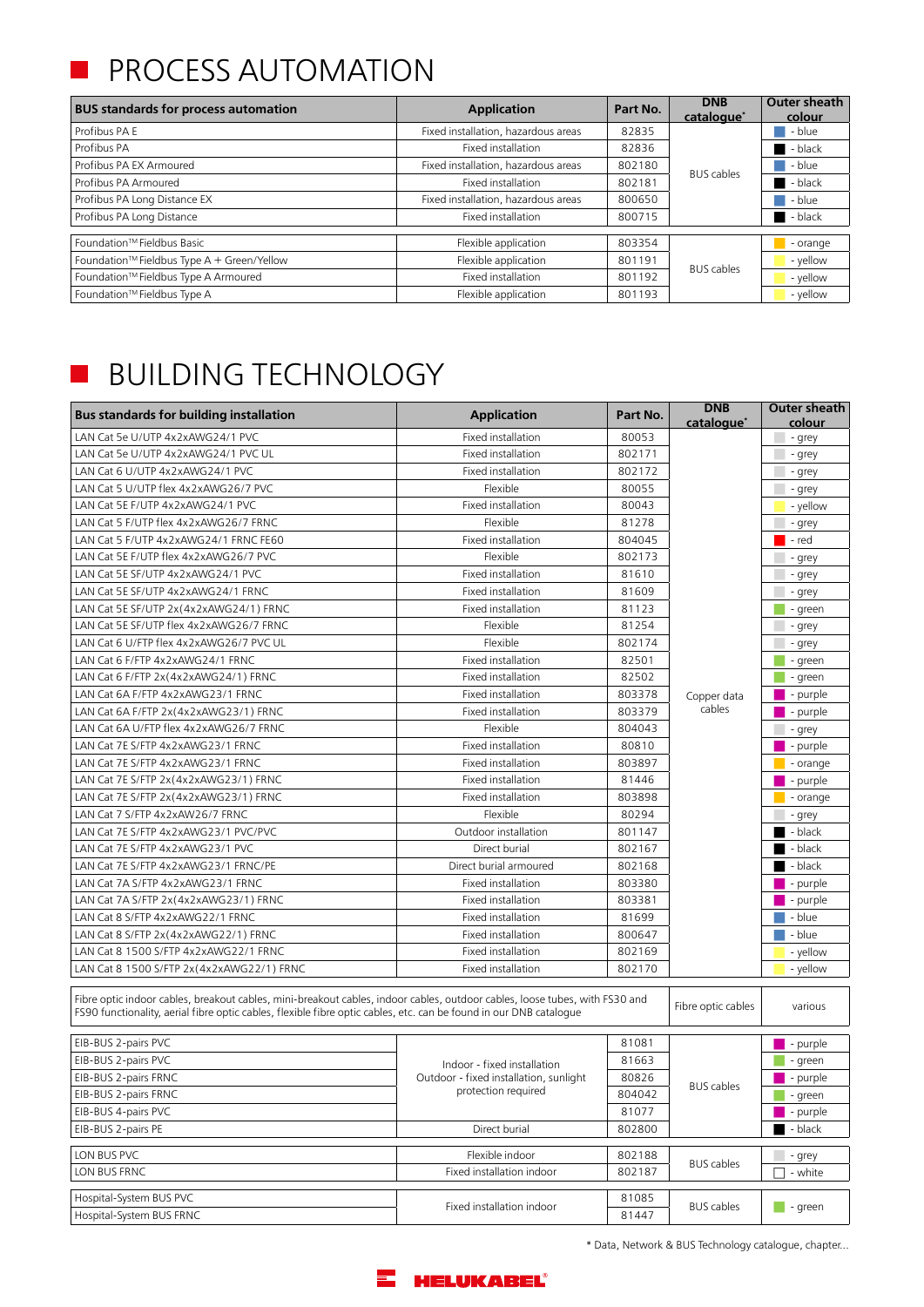## PLUG CONNECTORS

| Industrial plug connectors                                                                                | Part No. | <b>DNB</b> catalogue <sup>*</sup> |  |
|-----------------------------------------------------------------------------------------------------------|----------|-----------------------------------|--|
| R145 PROFInet 4P Cat 5 IP20 metal UL                                                                      | 805401   |                                   |  |
| RJ45 PROFInet 4P Cat 5 IP20 metal 90° angled UL                                                           | 805402   |                                   |  |
| RJ45 PROFInet 4P Cat 5 IP20 metal 145° angled UL                                                          | 11017443 |                                   |  |
| RJ45 PROFInet 8P Cat 6 IP20 metal UL                                                                      | 11017540 |                                   |  |
| RJ45 PROFInet 8P Cat 5 IP67 metal 180° Push Pull AIDA                                                     | 11008569 |                                   |  |
| RJ45 PROFInet 8P Cat 5 IP67 metal 180° Push Pull AIDA                                                     | 11008570 |                                   |  |
| RJ45 PROFInet 4P Cat 5 IP20 plastic black UL                                                              | 800986   |                                   |  |
| RJ45 PROFInet 4P Cat 5 IP20 plastic grey                                                                  | 803841   |                                   |  |
| RJ45 Standard 568A Cat 5 IP20 plastic grey                                                                | 802920   |                                   |  |
| RJ45 Standard 568A Cat 5 IP20 plastic grey 90° angled                                                     | 804234   | Copper connecting                 |  |
| Sub-D-plug 9 poles in various variations                                                                  | diverse  | equipment                         |  |
| M12 d-coded 4P 568B metal AWG22-26 4-8.0mm OD                                                             | 803894   |                                   |  |
| M12 d-coded 4P 568B metal 90° angled AWG22-26 4-8,0mm OD                                                  | 805958   |                                   |  |
| M12 d-coded 4P PROFInet metal AWG22-26 4-8,0mm OD                                                         | 805966   |                                   |  |
| M12 d-coded 4P PROFInet metal AWG20-24 5-9.7mm OD                                                         | 806205   |                                   |  |
| M12 d-coded 4P PROFInet metal 90° angled AWG22-26 4-8,0mm OD                                              | 805967   |                                   |  |
| M12 x-coded 8P Industrial Ethernet metal AWG26 4-8,0mm OD                                                 | 805959   |                                   |  |
| M12 x-coded 8P Industrial Ethernet metal AWG22-26 5-9.7mm OD                                              | 806206   |                                   |  |
| M12 x-coded 8P Industrial Ethernet metal 90° angled AWG26 4-8,0mm OD                                      | 805960   |                                   |  |
| Sub-D-plug 9 poles in various variations                                                                  | diverse  |                                   |  |
| PROFInet & Industrial Ethernet harnesses with RJ45 or M12 d- or x-coded connectors (plug & play solution) |          | Flyer Industrial Ethernet         |  |
| <b>Office plug connectors</b>                                                                             |          |                                   |  |
| RJ45 Jack 8P Cat 6A                                                                                       | 802377   | Copper connecting<br>equipment    |  |
| RJ45 Jack 8P Cat 6                                                                                        | 802916   |                                   |  |
| RJ45 Plug 8P Cat 6, TM21                                                                                  | 801772   |                                   |  |
| RJ45 Plug 8P Cat 5, TM11                                                                                  | 801686   |                                   |  |
| Fibre optic/POF plug connectors                                                                           |          |                                   |  |
| ST, SC, Duplex, LC, F-SMA, FC, DIN, MT-RJ plugs as well as couplers                                       |          | Fibre optic connecting            |  |
| POF/HCS/MM plug connectors in various variations                                                          |          | equipment                         |  |

### **TOOLS & MEASUREMENT EQUIPMENT**

| <b>Tools</b>                                                  | Part No. | <b>DNB</b> catalogue <sup>*</sup> |
|---------------------------------------------------------------|----------|-----------------------------------|
| Fibre-optic tool case                                         | 800378   |                                   |
| Fibre-optic dismantling tool HELUCUT I                        | 800380   |                                   |
| Fibre-optic dismantling tool HELUCUT II                       | 800381   |                                   |
| POF connector assembly case for ST plug                       | 801186   |                                   |
| POF connector assembly case for F-SMA plug                    | 801400   |                                   |
| POF pliers with cutting device HELUCUT'n STRIPP               | 800382   |                                   |
| POF pliers with cutting device HELUCUT'n STRIPP Multi         | 800383   |                                   |
| POF Multi stripper tool                                       | 81320    | Splicing systems and              |
| POF HELUcrimp crimping tool                                   | 800385   | measurement equipment             |
| HCS connector assembly case adhesive technique for ST plug    | 801403   |                                   |
| HCS connector assembly case adhesive technique for F-SMA plug | 801404   |                                   |
| RJ 45 crimping pliers HELUCRIMP45                             | 82493    |                                   |
| RJ 45 crimping pliers for Harting robust 8 poles RJ45         | 802375   |                                   |
| Stripper/Dismantling tool for SK BUS cables                   | 81233    |                                   |
| Dismantling tool HELU-LAN 12                                  | 82902    |                                   |
| Stripper/Dismantling tool for PROFInet cables A, B, C         | 801497   |                                   |

| Measurement equipment                         |        |                       |
|-----------------------------------------------|--------|-----------------------|
| Measuring instrument toolbox POF/TOCP 255/F07 | 800597 |                       |
| Measuring instrument toolbox HCS              | 801465 | measurement equipment |
| l Profibus NetTEST II                         | 800657 |                       |

\* Data, Network & BUS Technology catalogue, chapter...